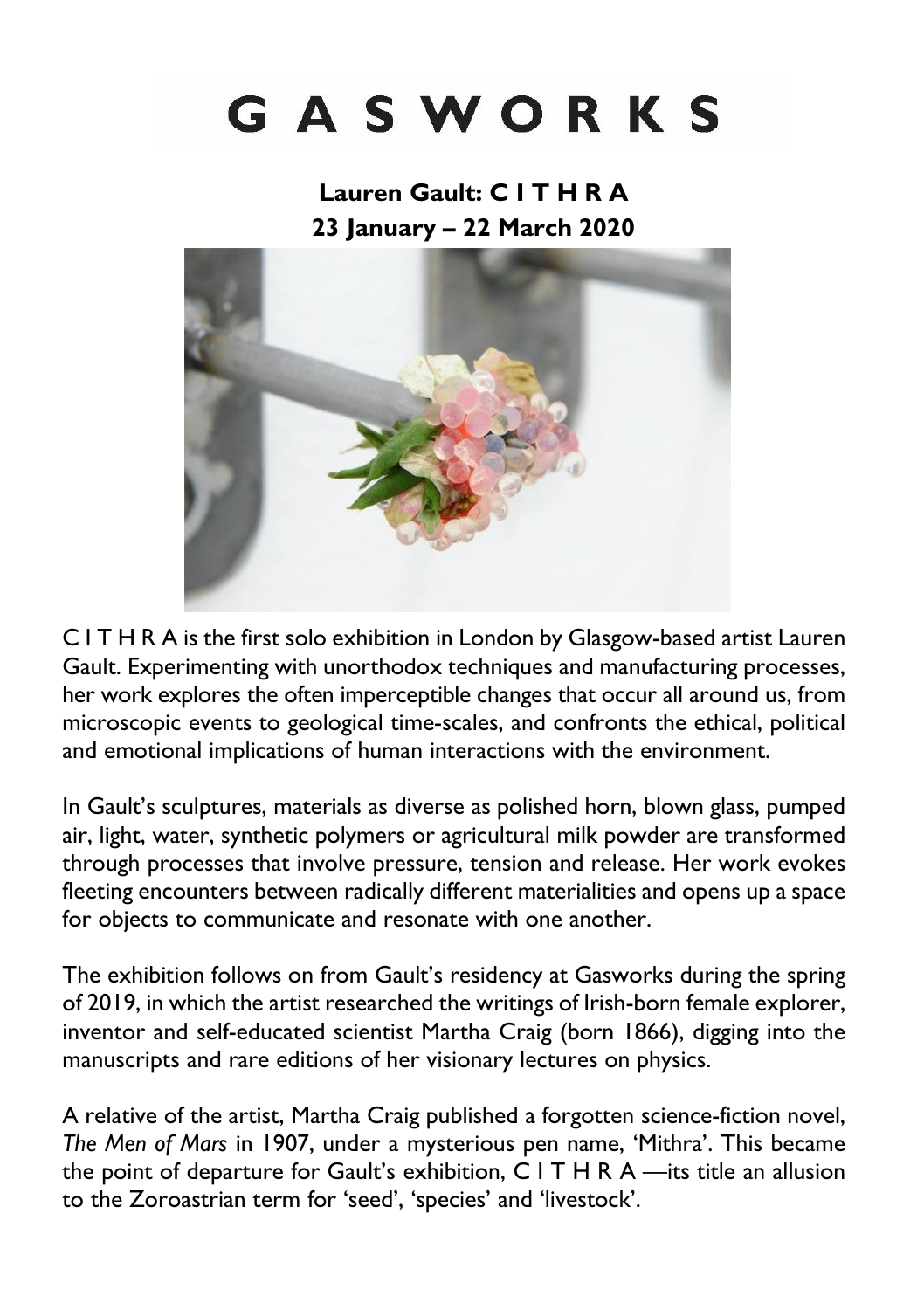Intimately bound to the artist's rural upbringing in Northern Ireland, Gault's new body of work reflects on the changing shape of agriculture, considering the close interdependencies between wildness and domestication. In the main gallery, two leaping dog sculptures turn their backs to the viewer. A closer examination of the two reveal that one is approximately 20% smaller than the other, a size reduction that corresponds to the anatomical change experienced by canines as they shift from wild to domesticated species.

Behind these sculptures, a large-scale installation references Mithras, an ancient god most often depicted cutting a bull's throat and feeding its blood to a dog an image evoked by Martha Craig's pen name, whose powerful symbolism reverberates across the exhibition.

Made from Lycra fabric, the translucent membrane of Gault's installation stretches over a series of unidentified objects that appear to emerge from inside a womb perforated by a bolus gun, a husbandry tool designed for the oral administration of slow-release mineral supplements to sheep and cattle.

An amber-tinged halo is projected onto the adjacent wall, resulting from a light intervention in which Gault fitted four spotlights with thin polished horn, one of the earliest technologies for the fabrication of lanterns. On the gallery floor, the artist has created a miniature dreamscape that suggests a world after devastation in which sinking cattle and architectural ruins drift in a wasteland of agricultural products.

In the second gallery, a cast hoof-print of an auroch, an extinct species of wild cattle, emerges from the wall. Above, a series of crystal-clear acrylic water tanks have been vacuum-formed into enigmatic shapes and refract the gallery's lighting, employing a mass-production technology to recreate a natural occurrence in the space.

An ambient soundscape developed with composer Richy Carey emanates from the gallery's ventilation system, inducing an eerie mood that weaves together the different components of C I T H R A. It features field recordings of human and animal interventions in the environment, including piezoelectric crystal ignitions, scrimshaws, bull growls and the movement of water.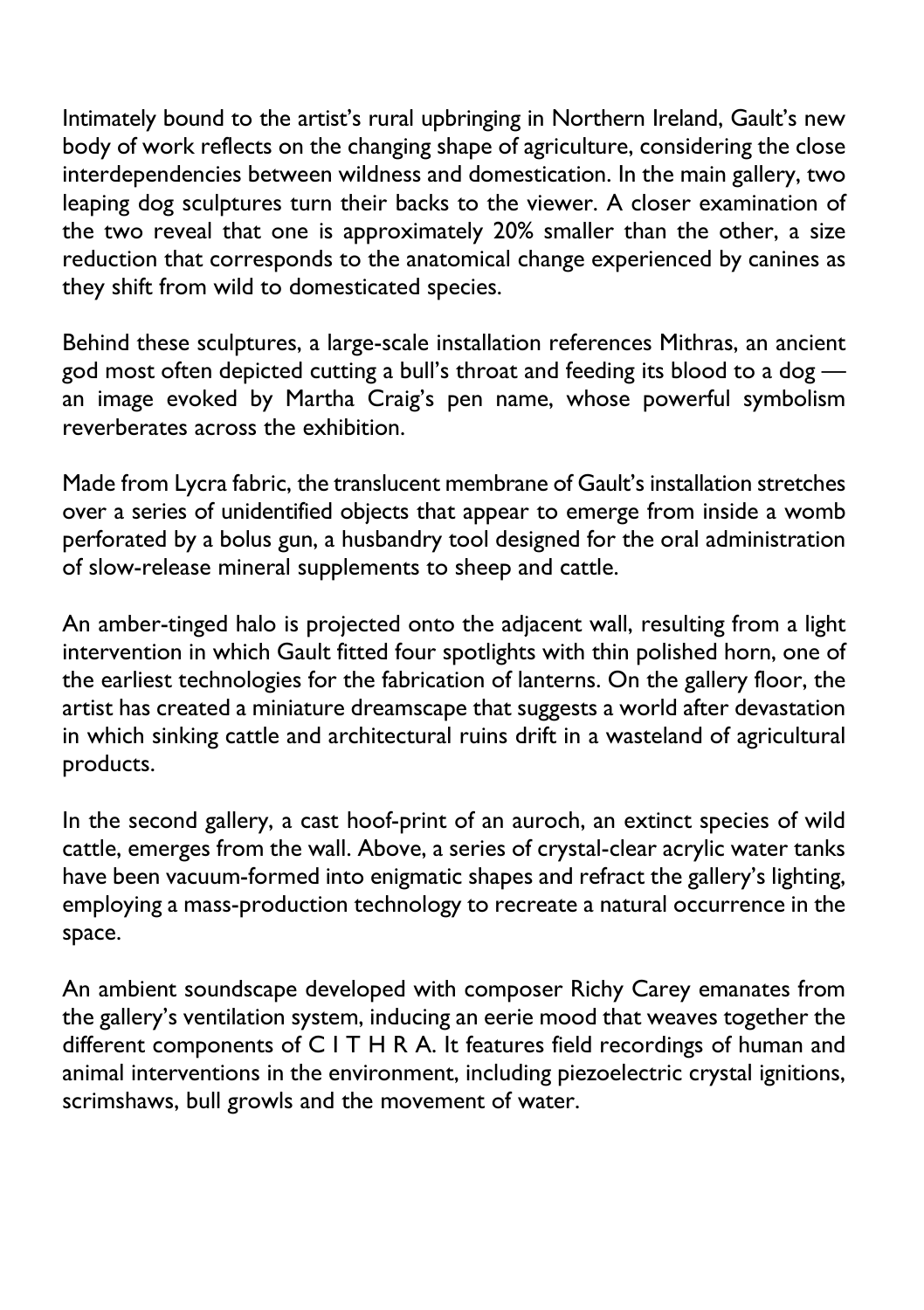## **Related Events**

## *Wild Experiments: Rethinking environmentalism for the Anthropocene* **Tuesday 11 February, 7pm**

Environmental geographer Jamie Lorimer gives a talk exploring the rise of rewilding and examines its potential as a guide for 21st century environmentalism.

## *Triangular Thoughts: Lauren Gault on the writings of Martha Craig* **Thursday 20 February, 7pm**

Lauren Gault presents a lecture on her relative Martha Craig, whose 1907 science-fiction novel, *The Men of Mars*, and her visionary ideas about physics have formed the basis for the exhibition.

#### *C I T H R A: Compositions* **Saturday 7 March, 12-6pm**

Composer Richy Carey, a long-term collaborator of Lauren Gault, transforms the gallery into an immersive audio installation. A series of phasing compositions, made from field recordings and conversations between the artists over five years, will build throughout the day.

## *Killed Objects: Michael Marshall and Lauren Gault in conversation* **Thursday 19 March, 7pm**

Archaeologist Michael Marshall and Lauren Gault discuss the cult of Mithraism, focusing on examples of deliberately damaged objects found at the London Mithraeum.

*Gasworks events are free to attend, no booking required. Please note that seats will be allocated on a first come, first served basis.*

**--**

## **Gasworks Breakfast Wednesday 14 March, 8:30-10am**

Join us for a tour of the exhibition with coffee, tea and pastries, all welcome!